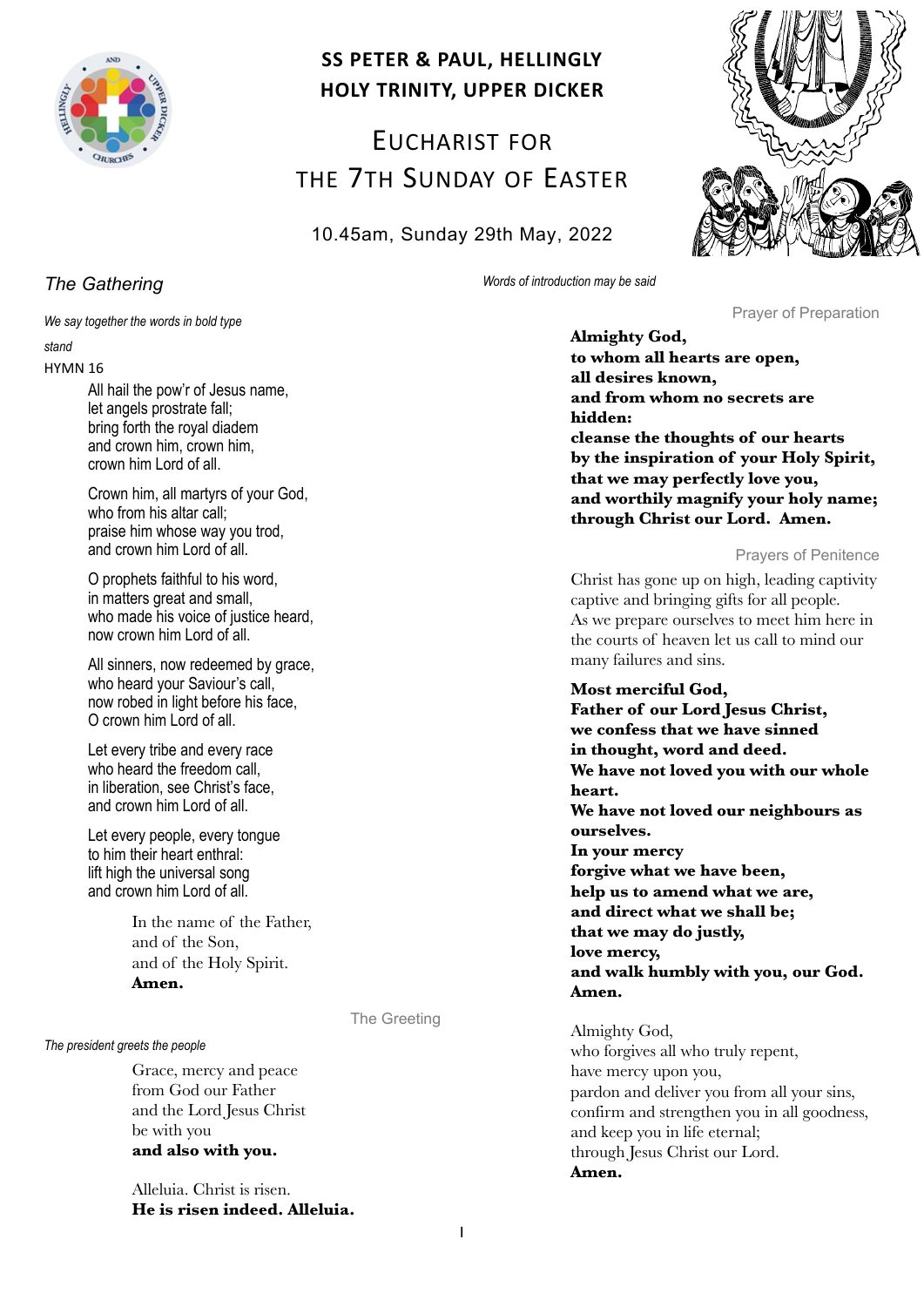### Gloria in Excelsis

### SETTING 964

*Gloria, gloria, in excelsis Deo. Gloria, gloria, in excelsis Deo.*

Lord God, heavenly King, peace you bring to us; we worship you, we give you thanks, we sing our song of praise.

Jesus, Saviour of all, Lord God, Lamb of God, you take away our sins, O Lord, have mercy on us all.

At the Father's right hand, Lord receive our prayer, for you alone are the Holy One, and you alone are the Lord.

Glory, Father and Son, glory, Holy Spirit, to you we raise our hands up high, we glorify your name.

The Collect

*The president introduces a period of silent prayer with the words 'Let us pray' or a more specific bidding.*

*The Liturgy of the Word*

Readings

*Sit*

*Either one or two readings from Scripture precede the Gospel reading.*

*At the end of each the reader may say*

This is the word of the Lord. **Thanks be to God.Stand**

HYMN 590

*Stand*

Seek ye first the kingdom of God, and his righteousness, and all these things shall be added unto you; allelu, alleluia.

*Alleluia, alleluia, alleluia, allelu, alleluia.*

You shall not live by bread alone. but by every word that proceeds from the mouth of God; allelu, alleluia.

Ask and it shall be given unto you, seek and ye shall find; knock, and it shall be opened unto you; allelu, alleluia.

Gospel Reading

*The president says*

Alleluia, alleluia. Come, Holy Spirit, fill the hearts of your faithful people and kindle in them the fire of your love. **Alleluia.**

*The gospeller says*

# The Lord be with you. **And also with you.**

*Turn to face the Book of Gospels.* 

*The gospeller announces the Gospel*

Hear the Gospel of our Lord Jesus Christ according to John. **Glory to you, O Lord.**

*At the end*

This is the Gospel of the Lord. **Praise to you, O Christ.**

Sermon

The Creed

*Sit*

*Stand and face the altar*

# **We believe in one God, the Father, the Almighty, maker of heaven and earth, of all that is, seen and unseen.**

**We believe in one Lord, Jesus Christ, the only Son of God, eternally begotten of the Father, God from God, Light from Light, true God from true God, begotten, not made, of one Being with the Father; through him all things were made. For us and for our salvation he came down from heaven, was incarnate from the Holy Spirit and the Virgin Mary and was made man. For our sake he was crucified under Pontius Pilate; he suffered death and was buried. On the third day he rose again in accordance with the Scriptures; he ascended into heaven and is seated at the right hand of the Father. He will come again in glory to judge the living and the dead, and his kingdom will have no end.**

**We believe in the Holy Spirit, the Lord, the giver of life, who proceeds from the Father and the Son, who with the Father and the Son is worshipped and glorified, who has spoken through the prophets. We believe in one holy catholic and apostolic Church.**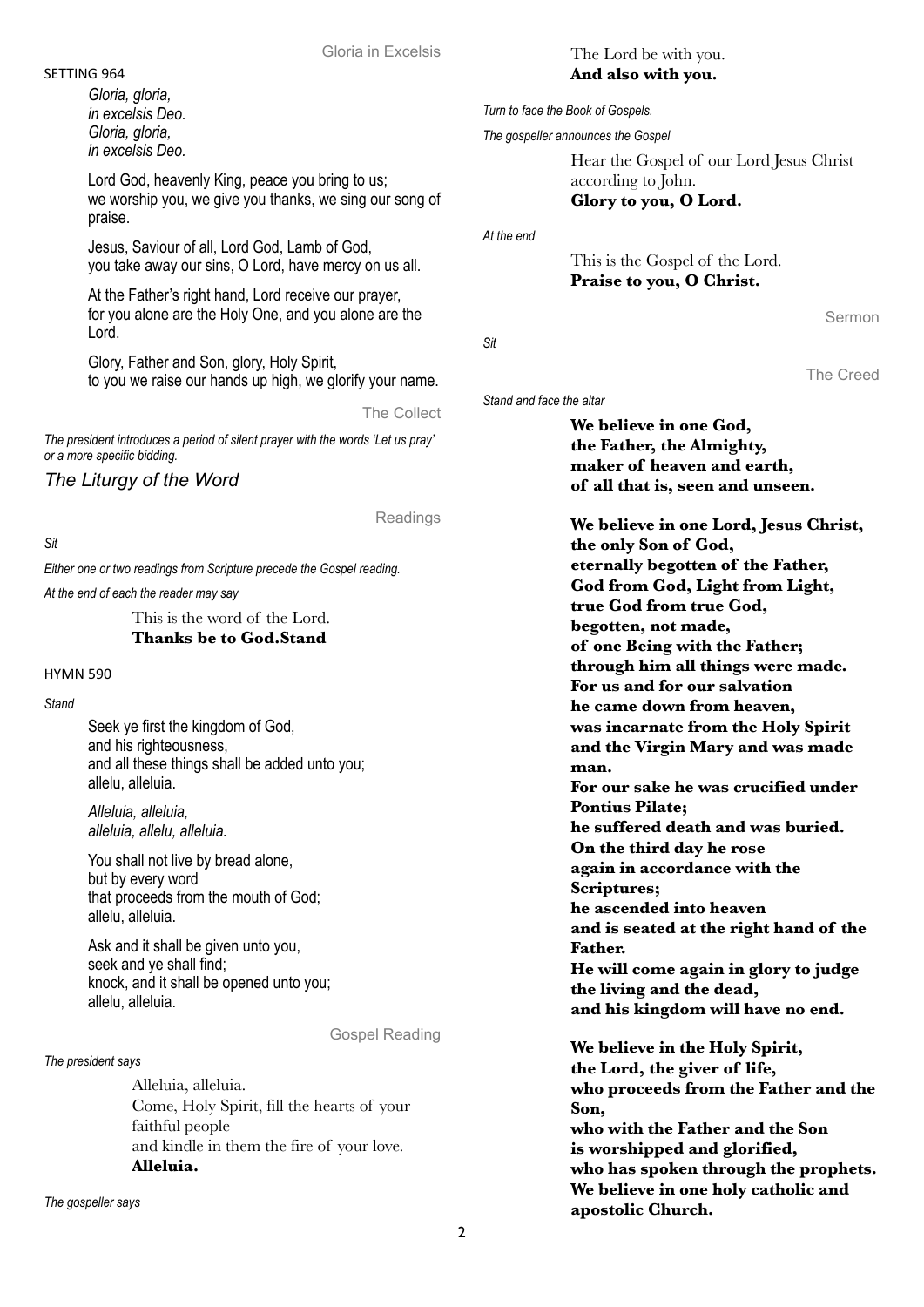**We acknowledge one baptism for the forgiveness of sins. We look for the resurrection of the dead, and the life of the world to come. Amen.**

Prayers of Intercession

We pray for God to fill us with his Spirit.

#### *These responses may be used*

Lord, come to bless us **and fill us with your Spirit.** 

### *And at the end*

Generous God, you sent your Holy Spirit upon your Messiah at the river Jordan, and upon the disciples in the upper room: in your mercy fill us with your Spirit, **hear our prayer,**

# **and make us one in heart and mind to serve you with joy for ever. Amen.**

# *The Liturgy of the Sacrament*

The Peace

The peace of the Lord be always with you **and also with you.**

*All may exchange a sign of peace.*

Taking of the Bread and Wine

*The gifts of the people may be gathered and presented. The table is prepared and bread and wine are placed upon it.*

# HYMN 12

Alleluia, sing to Jesus, his the sceptre, his the throne; alleluia, his the triumph, his the victory alone: hark, the songs of peaceful Sion thunder like a mighty flood: Jesus, out of ev'ry nation hath redeemed us by his blood.

Alleluia, not as orphans are we left in sorrow now; alleluia, he is near us, faith believes, nor questions how; though the cloud from sight received him when the forty days were o'er, shall our hearts forget his promise, 'I am with you evermore'?

Alleluia, bread of angels, here on earth our food, and stay; alleluia, here the sinful come to you from day to day. Intercessor, friend of sinners, earth's redeemer, plead for me, where the songs of all the sinless sweep across the crystal sea.

Alleluia, King eternal, he the Lord of lords we own; alleluia, born of Mary, earth his footstool, heav'n his throne; he within the veil hast entered robed in flesh, our great High Priest; he on earth both priest and victim in the Eucharistic Feast.

Preparation of the Table

The Eucharistic Prayer

The Lord be with you **and also with you.**

Lift up your hearts. **We lift them to the Lord.**

Let us give thanks to the Lord our God. **It is right to give thanks and praise.**

It is indeed right, our duty and our joy, …sing the endless hymn of praise:

### CHANT 972

Holy, most holy, all holy the Lord, in power and wisdom forever adored. The earth and the heavens are full of your love; our joyful hosannas re-echo above.

Blessèd, most blessèd, all blessèd is he whose life makes us whole, and whose death sets us free:

who comes in the name of the Father of light, let endless hosannas resound in the height.

We praise and bless you, loving Father,

Great is the mystery of faith: **Christ has died: Christ is risen: Christ will come again.**

Lord of all life, …O loving Father, for ever and ever. **Amen.**

…

The Lord's Prayer

Awaiting the coming of his Spirit, let us pray with confidence as our Saviour has taught us **Our Father, who art in heaven, hallowed be thy name; thy kingdom come; thy will be done; on earth as it is in heaven. Give us this day our daily bread. And forgive us our trespasses, as we forgive those who trespass against us.**